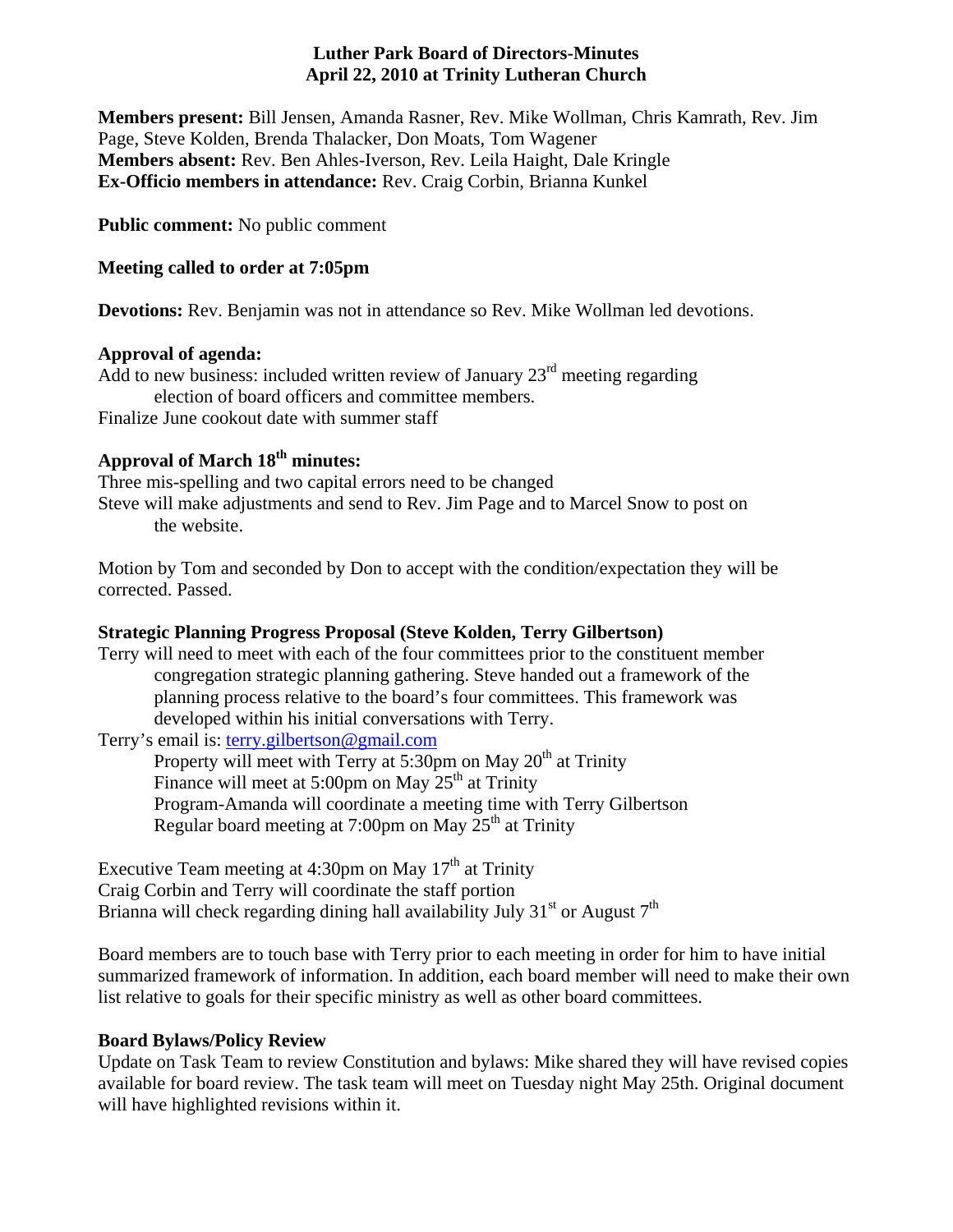Task team for Personnel Policies and Board Job Descriptions will meet on Thursday, May 6<sup>th</sup> in Bloomer.

#### **Directors Report:**

Craig provided a written report which was mailed out to the board two days before the board meeting. After his verbal summation of his report, he answered various questions from the board relative to various topics within his report. The board and Craig shared an insightful dialog regarding dynamics of ministry from the past and current dynamics of ministry looking ahead to summer.

#### **Committee Reports:**

#### **Finance:**

 Financial condition is reflected as better than last year. (9706.35 vs. -15,741.71) Designated funds of \$1600.12 were received as two separate gifts from individuals and a congregation. There is nothing significant to report overall.

 Individual donations are down by \$10845.75. Member church support is up by \$16,831.27. Summer camp registration is down by -\$12.950.00 Overall, we are -\$3187.41 in income

 The net income currently is \$27,272.10 compared to last year. Total expenses are down -\$30, 459.51 compared to last year. A portion of these expenses are a product of the telephone adjustments (\$533.97/quarter)

There are some unpaid bills due before May  $31<sup>st</sup>$  but no bills are late. All of 2009 bills have been paid.

We are remaining current with our financial contract agreement with Luther Point as well as with the Board of Pensions.

Motion by Mike and seconded by Don to accept the report. Pass.

#### **Property:**

The property committee did not meet tonight. They will meet at 3:00pm on April  $29<sup>th</sup>$  at Luther Park.

\$2,000 is needed for canteen expansion (materials, electrician cost).

- Paint is needed for the pool.
- The camp has contacted an engineer who will be making a site visit on April 24. He will provide needed documentation to satisfy State statute code upgrades with regard to the Virginia Graeme Baker Pool and Spa Safety Act.

Craig raised the issue regarding the dynamics of the executive director's role in making financial decisions relative to how financial decisions were made in the past. In essence, to what degree of freedom does he have in making such decisions. Brianna shared that the home is beautiful and her settling in has gone well.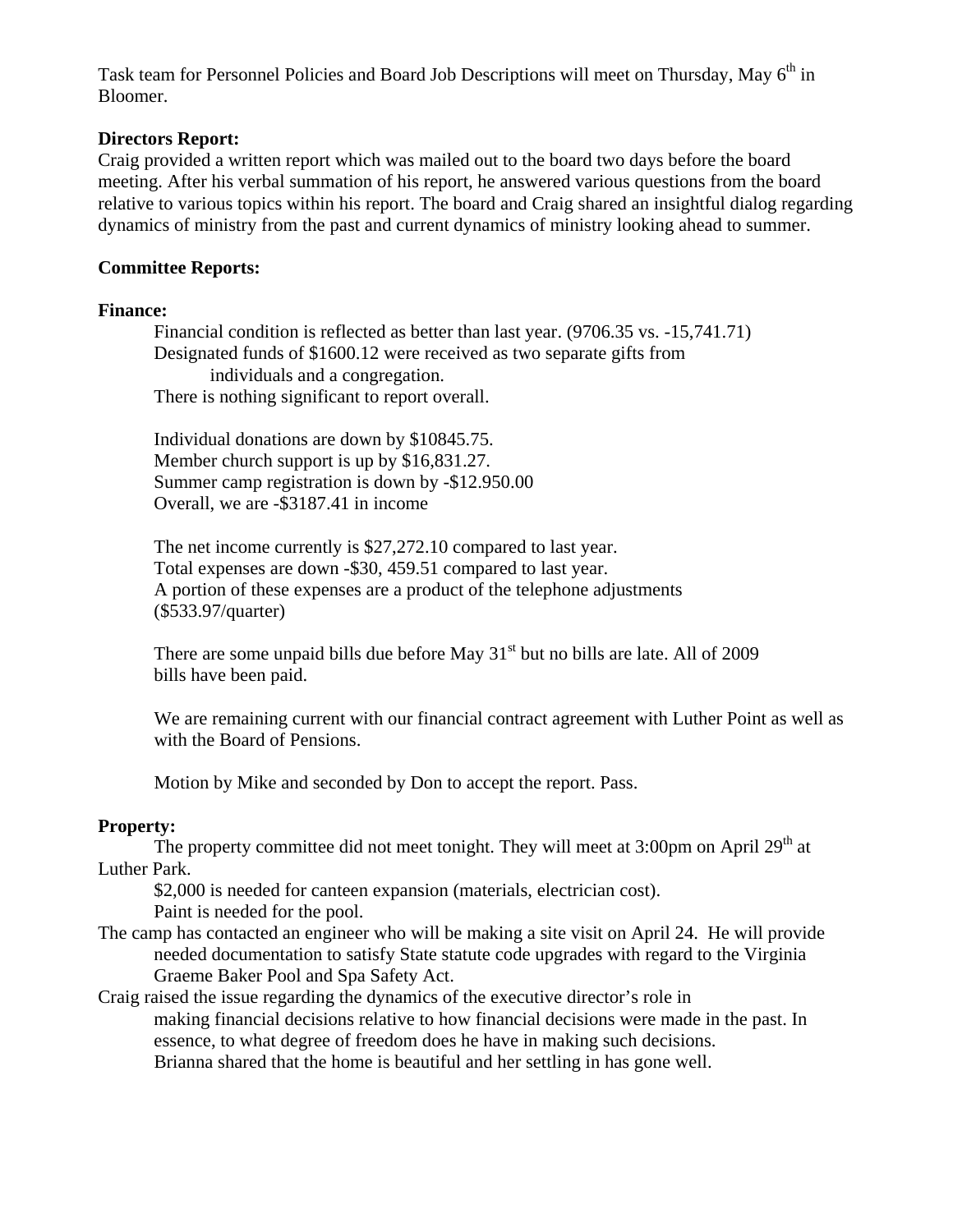### **Program:**

 Focus has been on bible studies; most of staff training has been planned. There will be one international counselor from Poland and one from Malawi.

### **Unfinished business:**

Reminder of Luther Park/Luther Point Executive Committees joint meeting on

April  $27<sup>th</sup>$  in Baldwin at Gethsemane Lutheran.

 -this meaning will give a gathered impression of how this ministry arrangement is working for both Luther Park and Luther Point

There was continued discussion of health insurance options and revisions to employer contribution for health insurance.

-the personnel committee will review policies and report to the board within next meeting -this is a result of the personnel policies being vague in defining part/full time employees; insurance coverage; sick leave

-key element is to make sure current staff are aware that revisions will be made

There was continued discussion regarding member assessment fee.

 -this recommendation will come from a review of the constitution and bylaws -a revised draft will be reviewed within May meeting -any changes will need to be shared with constituent congregations for budget

planning purposes

## **New Business:**

Tom has agreed to amend the minutes from March  $18<sup>th</sup>$  meeting to include the above stated clarification of January  $23<sup>rd</sup>$  election of officers. Second by Don. Passed.

For the sake of reporting, let the minutes reflect that immediately following the annual meeting of the Luther Park Bible Camp Association, on January 23, 2010 the Luther Park Board of Directors met for an abbreviated meeting. The purpose of the meeting was to elect new camp board officers for the year 2010. The following people were elected as officers for the board. President, Steve Kolden, Vice President, Donny Moats, Secretary, Rev. Jim Page, Treasurer, Brenda Thalacker.

Respectfully submitted, Rev. Jim Page, Board Secretary.

## **Staff cookout at camp:**

The board will host a cookout for the summer staff on June  $5<sup>th</sup>$  at Luther Park. The board will gather at 5:30pm and dinner will be served at 6:30pm

## **Closed session:**

No topics to be addressed

## **Open session:**

 Doug will be out for six weeks relative to knee surgery; he does not qualify for sick leave based on personnel policy guidelines. A summer maintenance assistant has been arranged.